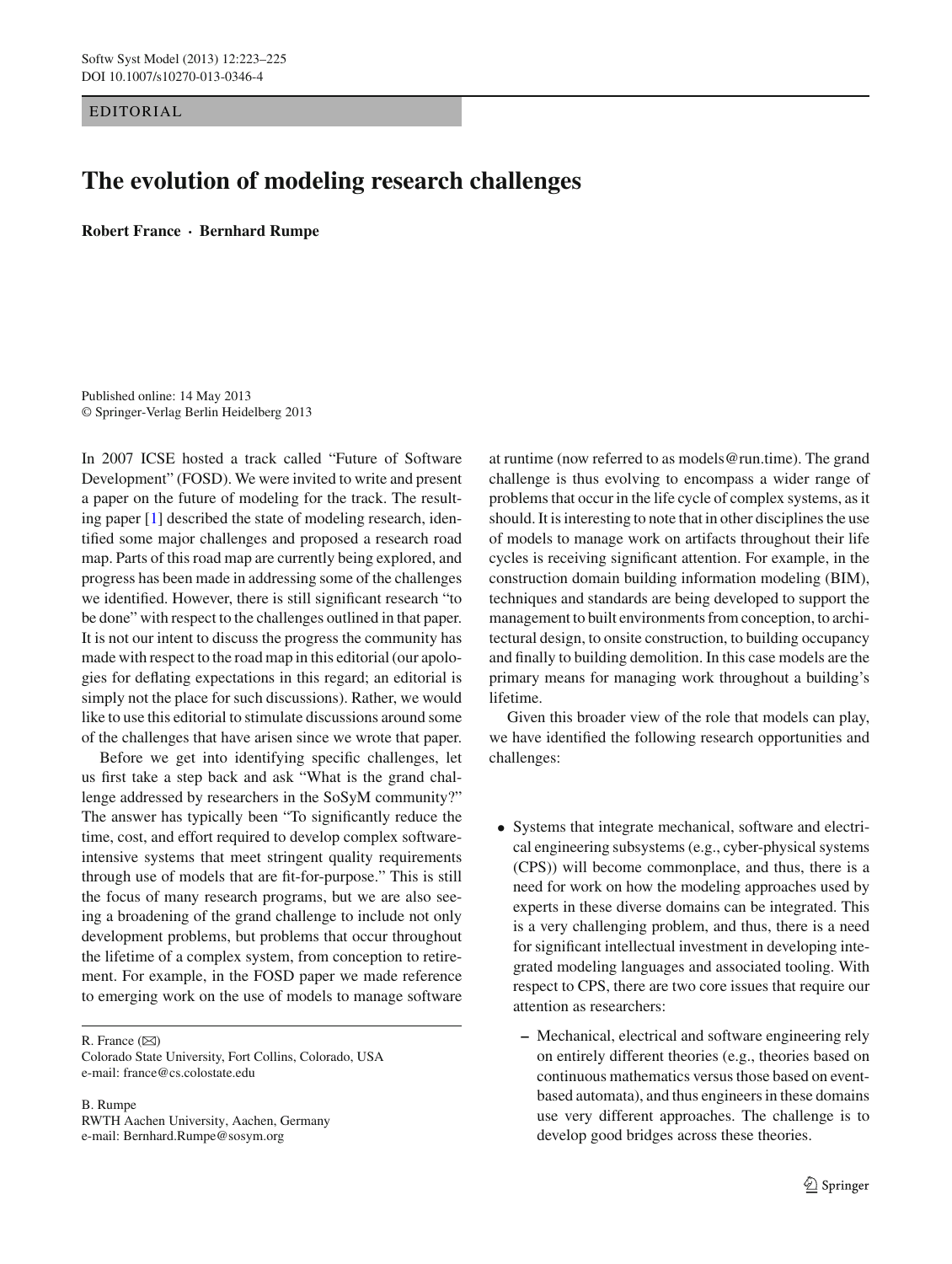- **–** Proper integration of two very different development processes is needed. The development processes should be decoupled to the extent possible, for example, if software is the dominating factor (and risk), software development should not be made dependent on the mechanical development process. Currently, this is sometimes not possible because software developers usually need the mechanical parts (physical or electrical) to exist before starting development. What can help in this respect is a front-loading process that disconnects software and mechanical development through the use of models of the mechanical systems to facilitate early simulations.
- Virtual construction and testing through simulation will become increasingly important. Simulating the context of a system or subsystem to understand its behavior is particularly important (where the context may include, or exclude, mechanical parts). This might require extensive understanding of the context, which can be facilitated by models.
- Tooling for advanced artifact management including information and dependency tracing, variabilitymodeling, advanced consistency checking and analysis will have to improve, possibly by orders of magnitude, to better support effective use of models across a system's lifetime.
- Models are more effective if they are properly integrated into a system's life cycle processes. In particular, system development processes have a high degree of potential innovation, and thus, these processes need to be adaptable to project, product and developer's needs. At the same time, they must also be controlled in a predictable manner. Explicit modeling of the processes, as is done for business processes, is needed if we want to tightly integrate processes with models.
- Adaptive systems that require new levels of security and safety are beginning to emerge. For example, dynamic adaptation or updating is necessary because customization by users demands not only system flexibility, but also frequent security updates. Apps from smartphones and software plugins are manifestations of this adaptability. Even their versioning is independent of the underlying technologies. Explicit use of models during runtime to allow customer adaptation could prove to be beneficial. Safety and security issues could call for modeling the possible bandwidth of customization through appropriate constraint specification languages that are inherently underspecified.
- Cloud systems will soon be integrated with non-cloudbased systems, e.g., for storage and handling of masses of sensor data of various sources (car, home, body, factory, energy, city, state and governance), and will have an impact on systems that connect to the Internet ("Internet

of things"). There is thus a need to investigate ways in which cloud-based concerns can be addressed in models.

- Multicore may play increasingly important roles in embedded systems, e.g., to provide redundancy on chips (for safety reasons) and support reliable parallel computations at least of parts of the software. Can modeling help here, e.g., by explicitly orchestrating parallelization, redundancy and security levels?
- "Correctness by construction" will become even more feasible. A prominent example is the use of a deterministic, real-time bus for the implementation of communication, such that models that include time constraints can faithfully be mapped to the implementation and by construction communication scheduling fits the desired needs. A second example is the use of an executable DSL (or programming language) again with explicit time constraints combined with a restricted expressivity for loops and recursion for both data structure and functionality. This allows generators to predict worst-case computation times of the generated program and thus automated checking of reliability of specified timing constraints. Fortunately, these techniques help engineers tackle new problems, e.g., by means of the above-mentioned multicore and CPS technologies. Combinations of frameworks and hardware technology with models to customize them will certainly be of help here. We expect more techniques to solve problems by construction instead of postmortem analysis to come in the increasingly critical security and safety systems domain.
- Formal methods reloaded in lightweight forms provide "just enough" analysis to meet development needs in many situations. These techniques are typically modelbased, e.g., Sat-Solvers and Model Checking, and they provide developers with feedback expressed in familiar languages. We anticipate that further advanced forms of automatic analysis and, in particular, constructive synthesis will come. Some of them are the following:
	- **–** Automatic synthesis of complete models from views.
	- **–** Automatic mappings of logical models to a distributed hardware architecture according to functionality needs and reliability.
	- **–** Automated correctness checking of certain kinds of algorithms.
	- **–** Generation of proof obligations along with execution of refactorings (behavior-preserving transformations) on models and ideally automated proofs.
	- **–** Automated checking of consistency of a set of selected model elements to a configuration in a software product line.
	- **–** Automated checking of conformance of behavior of a subclass/subcomponent implementation versus the super-specification it replaces.